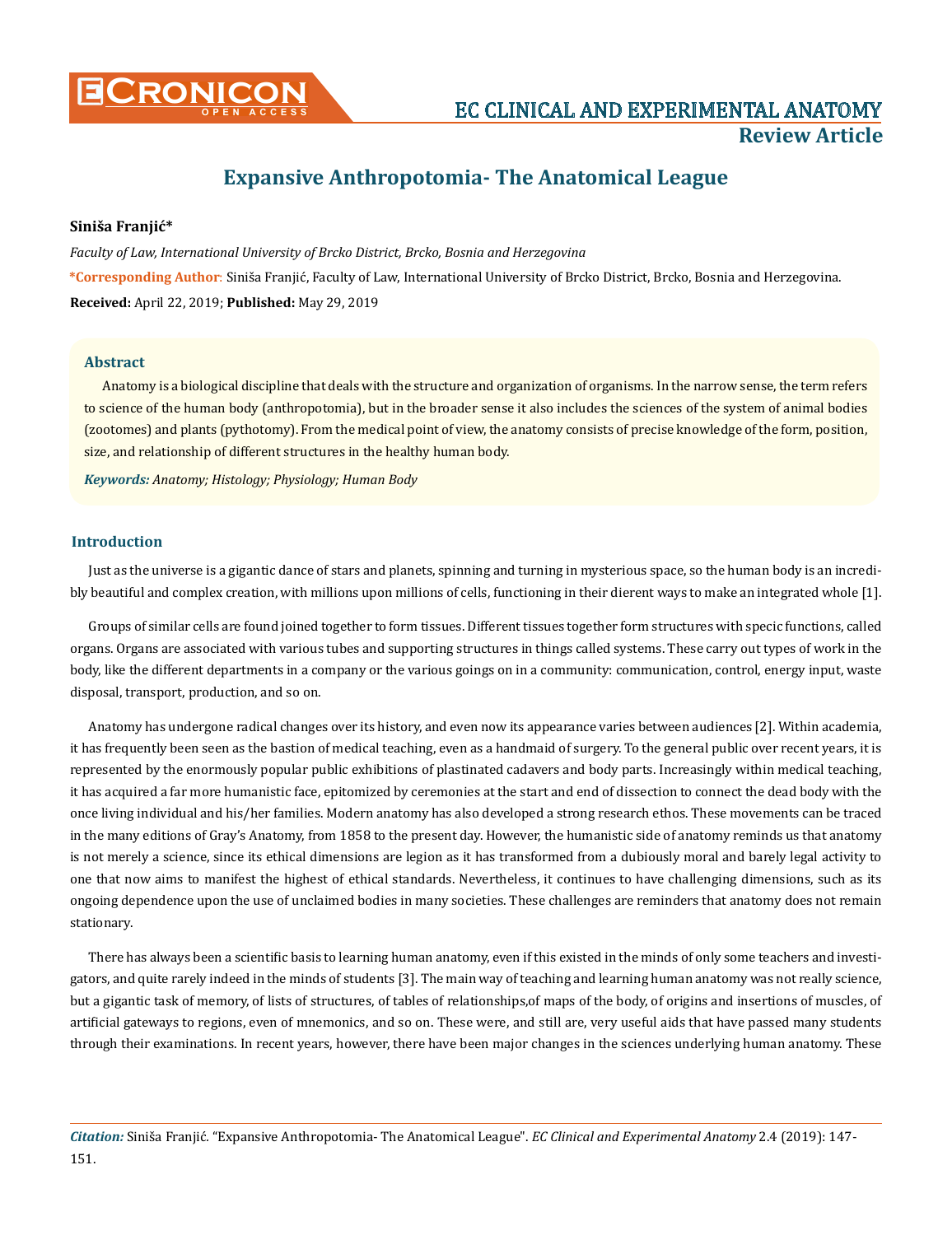changes have been extensive enough that they can now become the primary components for understanding human structure. They have transformed the original older disciplines of embryology, comparative anatomy, functional morphology, neuroanatomy and evolution.

#### **Structure of the human body**

Anatomy and physiology is the study of the human body [4]. Anatomy is concerned with the structure of a part. For example, the stomach is a J-shaped, pouchlike organ. The stomach wall has thick folds, which disappear as the stomach expands to increase its capacity. Physiology is concerned with the function of a part. For example, the stomach temporarily stores food, secretes digestive juices, and passes on partially digested food to the small intestine.

Anatomy and physiology are closely connected in that the structure of an organ suits its function. For example, the stomach's pouchlike shape and ability to expand are suitable to its function of storing food. In addition, the microscopic structure of the stomach wall is suitable to its secretion of digestive juices.

The structure of the body can be studied at different levels of organization. First, all substances, including body parts, are composed of chemicals made up of submicroscopic particles called atoms. Atoms join to form molecules, which can in turn join to form macromolecules. For example, molecules called amino acids join to form a macromolecule called protein, which makes up the bulk of our muscles.

Macromolecules are found in all cells, the basic units of all living things. Within cells are organelles, tiny structures that perform cellular functions. For example, the organelle called the nucleus is especially concerned with cell reproduction; another organelle, called the mitochondrion, supplies the cell with energy.

Tissues are the next level of organization. A tissue is composed of similar types of cells and performs a specific function. An organis composed of several types of tissues and performs a particular function within an organ system. For example, the stomach is an organ that is a part of the digestive system. It has a specific role in this system, whose overall function is to supply the body with the nutrients needed for growth and repair. The other systems of the body also have specific functions.

#### **Histology**

Histology is a term that refers to microscopic anatomy, or the structure (morphology) of something as it appears via a microscope [5]. Specifically, the term "microscope" here refers to the typical "light" microscope, as opposed to an electron microscope, which is used to visualize "ultrastructural anatomy," meaning that which is smaller than what we can see with a normal light microscope. Under the light microscope, we are able to visualize the cells of the body and, in most instances, we are able to see individual cells, including the cell borders (cell membranes). Most cells in the body contain a single "nucleus" (plural: "nuclei") which contains DNA and is surrounded by a nuclear membrane (border), while the remainder of the cell substance surrounding the nucleus is referred to as the cytoplasm. Under the microscope, we are able to see cells, including the nuclei and the cytoplasm. There are many different types of cells within our bodies. Anatomists and doctors categorize cell types based on their microscopic appearance and their function. A pathologist is able to determine the type of cell that is seen under the microscope based on the cell's shape, size, character, location, arrangement with other cells, and various staining characteristics. Pathologists use many different types of stains in order to visualize the cells; some can be very helpful in identifying cell types; the "usual" stain is called hematoxylin and eosin ("H&E").

#### **Physiology**

Physiology is a term used to describe how a living organism functions, not only from a structural or anatomic standpoint, but also from a biochemical, nutritional, enzymatic, hormonal, electrical and molecular standpoint [5]. It describes how our cells, tissues, and organs "communicate" with one another, how they interact with each other and their environment, and how they work.

While anatomy and histology describe what a particular organ, tissue, or cell looks like (its "morphology"), physiology describes what that organ, tissue, or cell actually does (its function). While the anatomical appearance of a tissue or organ can sometimes give us an idea of how the particular structure is functioning, this is not always the case. Many diseases have specific anatomic (gross and microscopic) features, as well as physiologic derangements; however, there are some diseases that are essentially purely physiologic. The cells are not functioning normally, but there is no anatomic abnormality that can be identified grossly or microscopically. For this reason, not every cause of death (natural or non-natural) can be identified by gross or microscopic findings at autopsy.

*Citation:* Siniša Franjić*.* "Expansive Anthropotomia- The Anatomical League". *EC Clinical and Experimental Anatomy* 2.4 (2019): 147- 151.

148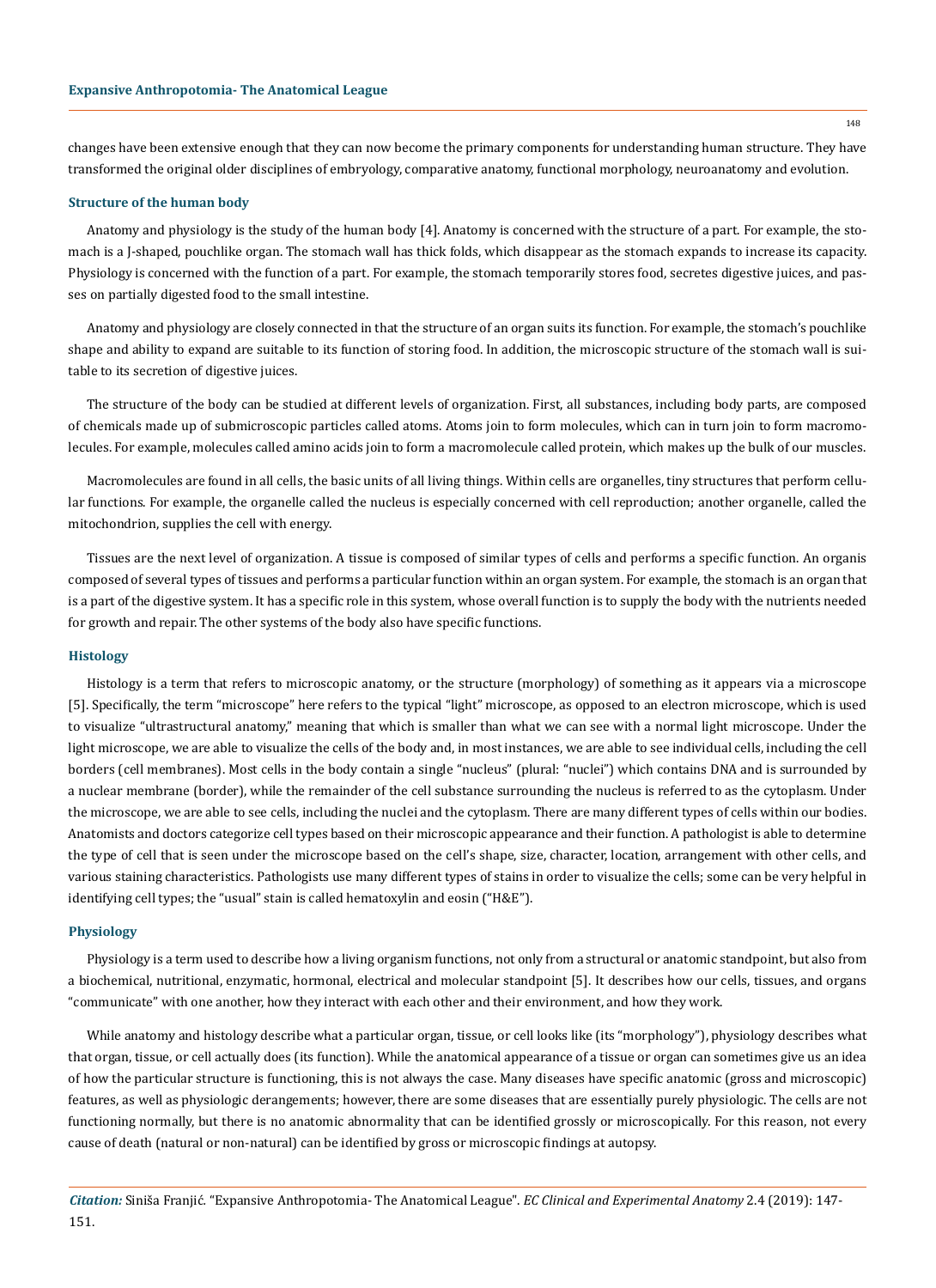149

Classification of tissues is based on embryonic development, structural organization, and functional properties [6]. Epithelial tissue, or epithelium, embryonically derives from ectoderm, mesoderm, and endoderm; it covers body and organ surfaces, lines body cavities and lumina (the hollow portions of body organs or vessels), and forms various glands. Epithelial tissue is involved in protection, absorption, excretion, and secretion. Connective tissue derives from mesoderm; it binds, supports, and protects body parts. Muscle tissue derives from mesoderm; it contracts to enable locomotion and movement within the body. Nervous tissue derives from ectoderm; it initiates and conducts nerve impulses that coordinate body activities.

### **Diseases**

Some diseases are classied as being organic-these are the ones where it is possible to see a definite change in the tissues and cells, for example, ulceration or inflammation [1]. Some diseases are not possible (yet) to see in this way-these are called inorganic disease. There was a time when most were lumped into a strange category called "all in the mind," which at the same time seemed to mean they didn't really exist. As physical imaging and other diagnostic techniques have become more sophisticated, and more understanding of the physiology of stress has emerged, things have been changing. There is a developing movement toward holism in orthodox medicine (at any rate, they certainly try and use the word a lot!); any good anatomy, physiology, and pathology textbook, for example, now takes a look at how the systems interrelate rather than simply looking at them as separate operations.

Having said that, the most common way of classifying diseases is in terms of the body system that they primarily involve. This means there is a tendency to compartmentalize pathology. The health services are also compartmentalized-you will see one doctor for your leg, another for your gut, and still another for your shoulder. Joined-up medicine has not arrived quite yet. Of course, GPs (general practitioners) are by definition generalists. And while, say, kidney disease is classed under nephrology, specialists in this area will be aware of the effect of, and effects on, the rest of the body. As a whole, still, orthodox doctors operate as if they are unaware of subtle interactions-especially of diet, stress, and lifestyle-and only consider gross, measurable imbalances as having importance.

The problem with Western medicine is not with pathology; it is more with the fact that it tends to see the first-line changes in tissues as being the disease. A list of "causes" reveals only shallow probing into whys-rather, it shows a series of hows. For example, one cause of disease is inammation, but inammation as a cause of disease (and there are very many inammatory diseases) really just describes what is going on in the tissues.

### **Medical education**

Medicine is the science and practice of the diagnosis, treatment, and prevention of disease, and most medical information is about our human body [7]. Medical information is employed in different scenarios, such as education, training, diagnosis, surgery, etc. As the computing technologies develop, more information is digitized from the physical world, and then researchers work on how to process and show them back to the user, enabling the user to perceive and interact with the information naturally and effectively. Perception and interaction with different media and objects are the fundamental human activities, and they are user specific.

Anatomical education is an important content of every curriculum and starts already very early in school, to form a good understanding of the body and improve the general population's health awareness. With the advent of the plethora of exciting technological advancements there should be no reason not to include these for the creation of new education paradigms for medical learning. As such, this chapter presents an overview of the fascinating novel research, which is being undertaken in this area.

Traditional medical education learning is classified into three categories: cadaver, model, and textbook. Although technology has advanced significantly in the last decades, school education still mostly uses the same methods to convey anatomical knowledge. Typically, the information is collected in printed books like anatomy atlases, displayed in the form of charts and diagrams. Those diagrams provide a simple and wellknown method to illustrate form and appearance of organs, having the advantage that the user is accustomed to such methods of display. However, there exist several downsides to this method. First of all, the view is limited to a selected few different cross-sections the author chose to present. This may not be sufficient in some cases to fully convey how an organ is located relative to its surroundings since occlusions limit the possibilities to visualize these spatial relations. Another problem is that often the organs are only depicted schematically by leaving out details or distorting tissue colors; thus, giving only a coarse impression on how the organ actually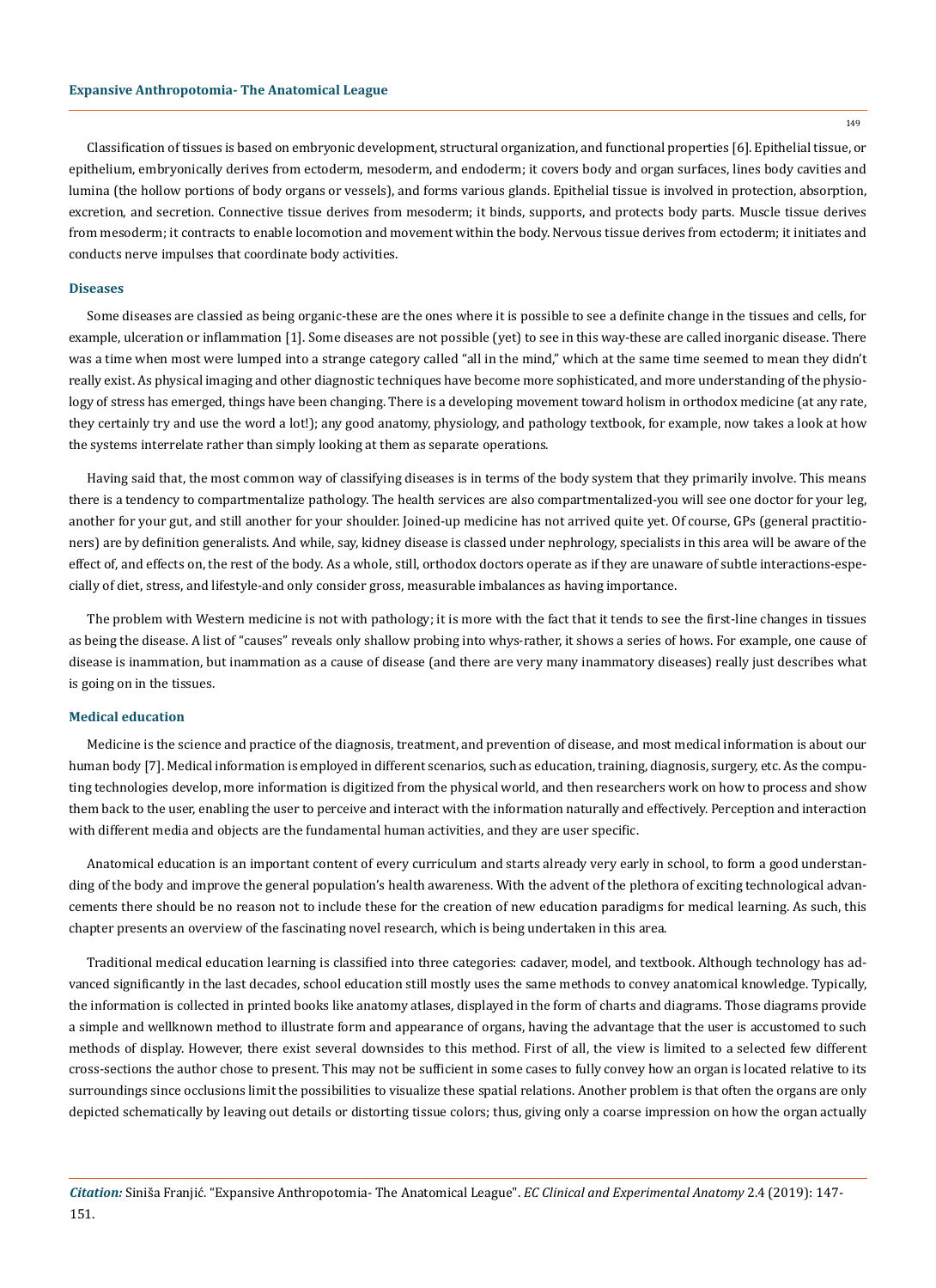looks like in reality. For example, it is difficult to interpret the spatial and physical characteristics of anatomy by observing two-dimensional images, diagrams, or photographs.

Human anatomy and physiology are incredibly complex [8]. Much is unknown-no one really understands the rest. And important advances in human biology are as likely to come from careful studies of yeast, bacteria, worms, fruit flies, corn, squid, toads or mice as from any direct examination of human function and malfunction. Indeed, such investigations regularly reconfirm how inextricably humans are entangled with the natural world from which they derive-which suggests that we really cannot know what we are without knowing how we got that way. But only in the past 150 years has the serious consideration of human origins finally moved from philosophical discussions on the Nature of Man and unforgiving religious disputes about Creation myths to a meticulous investigation of the copious evidence that surrounds us all. Tremendous advances in scientific instrumentation and understanding now uncover life's secrets at an ever-accelerating pace. Some of these findings have obvious immediate impacts, others more stealthily upset the way that we view ourselves. But old ideas rarely give way without protest. While much of this new and revolutionary information has yet to enter public awareness, already there is much dispute. So why are things moving so fast? And why all the dispute? Ought we not slow things down a bit until we can figure out what really is going on and what it all means? Well, fortunately or unfortunately, there is no stopping or going back. Returning to the good old days of continuous conflict over limited resources is impossible-furthermore it is pointless, since modern problems only respond to the most up-to-date and productive solutions.

Science is a cumulative adventure with each advance providing grounds for future research. No matter how inconvenient any new bit of information may be or how poorly it happens to fit the prevalent world view, such evidence can neither be ignored nor forgotten. Thus science brings a directionality to world history that is independent of all but the most catastrophic external changes. Nonetheless, the unexpected arrival of scientific discoveries without instructions for their use has always posed problems-for the public's understanding of science inevitably lags far behind the reality and even competent science teachers may lose their grip as copious new information displaces some of the old and alters the rest beyond recognition. Under such circumstances, the perplexed often seek reassurance and guidance from more traditional non-scientific authorities. These include many fundamentalist Christian leaders who are now trying to stem the rising tide of knowledge that threatens to wash away their own doctrine/following/life-style. Individuals most heavily invested in the status quo undoubtedly preached similar versions of hell-fire and damnation when our ancestors first learned to make fire, build a boat or plant a crop. But the ongoing information explosion can no longer be contained by any power on Earth. Nor can our human population explosion long continue without endangering all life on Earth.

## **Conclusion**

Anatomy is science which study structure of the human body. It is divided into several branches: systematic anatomy examines the set of organs that make up one functional entity (organic system, e.g. digestive, nervous, etc.); topographic anatomy examines the forms and relationships between individual anatomical structures in a given area, regardless of which system they belong (e.g. in the armpit, the lateral side of the neck etc.) and has particular significance in clinical and operative medicine (surgical anatomy). The X-ray anatomy study the shape and position of individual anatomical structures in a living human by radiographic radiation. Functional anatomy study the alignment of the shape and function of individual organs.

## **Bibliography**

- 1. Waller P. "Holistic Anatomy An Integrative Guide to the Human Body". North Atlantic Books, Berkeley, USA 19 (2010): 463-465.
- 2. [Jones DG. "Human Anatomy: A Review of the Science, Ethics and Culture of a Discipline in Transition". In Sisu AM \(ed\): "Human](https://www.intechopen.com/books/human-anatomy-reviews-and-medical-advances/human-anatomy-a-review-of-the-science-ethics-and-culture-of-a-discipline-in-transition)  [Anatomy - Reviews and Medical Advances". IntechOpen, London, UK \(2017\): 3.](https://www.intechopen.com/books/human-anatomy-reviews-and-medical-advances/human-anatomy-a-review-of-the-science-ethics-and-culture-of-a-discipline-in-transition)
- 3. [Oxnard Ch. "The Scientific Bases of Human Anatomy". Wiley-Blackwell, John Wiley & Sons, Inc., Hoboken, USA \(2015\): 13-14.](https://onlinelibrary.wiley.com/doi/book/10.1002/9781118789223)
- 4. Mader SS. "Understanding Human Anatomy and Physiology, Fifth Edition". McGraw-Hill, New York, USA (2004): 2.
- 5. [Prahlow J. "Forensic Pathology For Police, Death Investigators, Attorneys and Forensic Scientists". Humana Press, Springer](https://www.springer.com/gp/book/9781588299758) [Science+Business Media, New York, USA \(2010\): 90-91.](https://www.springer.com/gp/book/9781588299758)

150